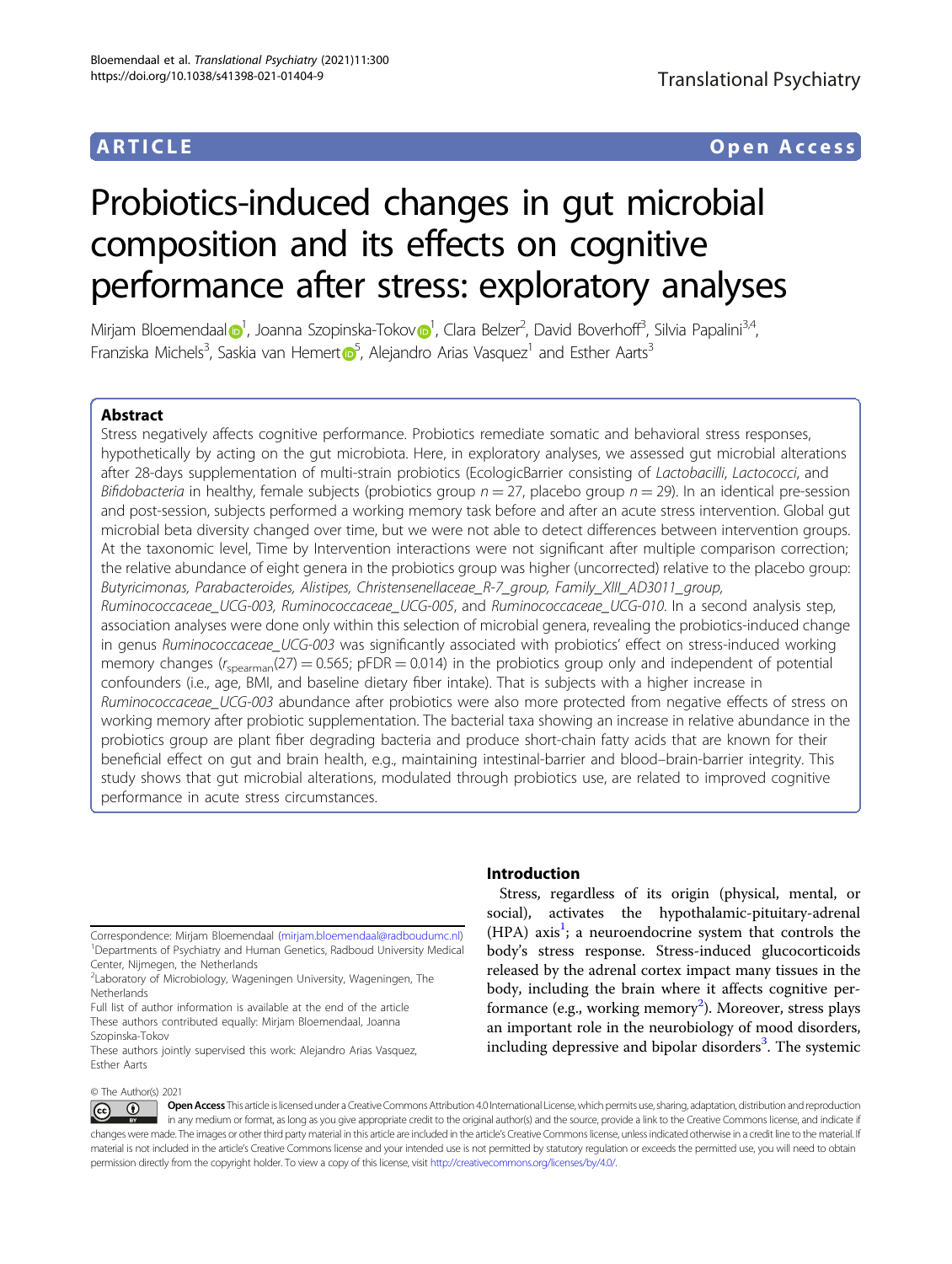effects of stress include mediation by the gut-brain axis (GBA) (for a review see Foster et al.<sup>[4](#page-9-0)</sup>). This axis refers to the bidirectional communication between the gastrointestinal tract and the central nervous system, which is not only mediated by endocrine signaling including hormones and other neuro-active metabolites, but also by the vagus nerve and by the immune system<sup>[5](#page-9-0)</sup>. The gut bacteria (gut microbiota) modify the functioning of the  $\text{GBA}^6$  $\text{GBA}^6$ , making it a key player in behavior and stress reactivity<sup>[4](#page-9-0)</sup>. A strong illustration of the role of the microbiota in the GBA and its effect on (healthy) behavior are the results of the experiments carried out in germ-free mice (i.e., mice reared in a germ-free environment preventing colonization of the intestinal tract) or animals subjected to wash out of their bacterial community by antibiotics. These animal models clearly show cognitive impairments, multiple behavioral disturbances such as altered anxiety responses, learning problems, and exaggerated stress reactivity<sup>[7](#page-9-0),[8](#page-9-0)</sup>. Sudo et al.<sup>[9](#page-9-0)</sup> observed altered HPA axis functioning in germ-free mice, i.e., amplified corticosterone response to stress induced by physical restraint, compared with control mice. The gut microbiota is a promising target for protection against negative effects of stress, as it is modifiable through e.g., diet or probiotics<sup>[4](#page-9-0)</sup>. Probiotics are defined as "live, micro-organisms, which induces a health benefit to the host when administered in adequate amounts"<sup>[10](#page-9-0)</sup>. Use of probiotics can be advised in case of irregularities in digestion and or stool composition such as diarrhea, aiming to re-establish more diverse gut microbiota abundance and reduce gastrointestinal complaints<sup>11</sup>. With the increasing awareness of the importance of the link between the microbiota-GBA in mood and stress-related symptoms, the potential of probiotics in protecting and or restoring these symptoms has been explored $12,13$  $12,13$  $12,13$ .

In the above-mentioned experiment in germ-free mice, Sudo et al.<sup>9</sup> showed that the amplified corticosterone response to stress was normalized after supplementation with the bacterial strain Bifidobacterium infantis. Other animal studies showed that probiotics reduce anxious behaviors in response to physical stressors: i.e., less defensive probe burying after receiving shocks when supplemented with Lactobacillus helveticus R0052 and Bifi*dobacterium longum R0175* for two-weeks<sup>14</sup>; more time spent in an open field after hypothermia when supplemented with L. rhamnosus for 29 days<sup>15</sup>; and reduced immobilization time in a forced swim test after 5-week supplementation of the same multi-species probiotics mix as used in this study<sup>[16](#page-9-0)</sup>. In human randomized placebocontrolled trials (RCTs), probiotics have also demonstrated beneficial effects on physical and/or psychological complaints in response to experimental acute stress paradigms or daily life stress. For example, subjects showed reduced depressive symptoms after 30-days of

supplementation of the same 2-strain probiotic product effective in the animal study mentioned above<sup>14</sup>. Adults experiencing moderate stress symptoms on the Perceived Stress Scale (PSS-10) at baseline reported fewer of these symptoms after 8-weeks of use of Lactobaccilus Plan $tarum$  DR7 strain<sup>[17](#page-9-0)</sup> or after 12-weeks of use of the P8 strain of the same species $18$ . Reduced abdominal complaints during exam stress were observed using Lactobacillus casei for 8 weeks<sup>19</sup>. Similarly, eight-week supplementation of the Lactobacillus casei strains Shirota YIT 9029 relieved abdominal pain and exam stress $20$ . After an acute stress paradigm, i.e., the socially evaluated cold pressor test (SECPT), fewer self-reported anxiety symptoms were observed after 4 weeks of Bifidobacterium *longum* 1714 use than after placebo $^{21}$ . In contrast, in two other RTCs in healthy volunteers, no alterations in stressrelated measures were observed after two weeks of supplementation of Lactobacilli, Bifidobacteria, and Strepto $cocci$  strains<sup>22</sup> or after eight-week *Lactobacillus rhamnosus* supplementation $^{23}$ . Thus, although probiotics have been shown to affect human stress-related measures in some studies, the effects are not always replicated and more research is needed to understand whether and which gut microbial changes underly these cognitive effects.

The negative effects of (acute) stress on cognitive functioning have been rarely assessed in a probiotics trial. The double-blind RCT reporting fewer stress symptoms after 8-weeks Lactobaccilus Plantarum DR7 strain exposure also observed probiotic-induced improvements in emotion recognition speed and verbal memory speed  $\mathbf{I}$ . Allen et al. observed fewer stress (SECPT) induced errors on a visuospatial memory task after 4 weeks of Bifidobacterium longum  $1714^{21}$ . Moreover, Papalini et al.<sup>24</sup> assessed the effect of 4-week multi-strain probiotics supplementation on neurocognitive functioning in a double-blind RTC in healthy female volunteers. Probiotics protected against working memory detriments caused by an acute stress paradigm. That is, the probiotics group performed better after (versus before) the SECPT on a digit span backward test compared with the placebo group. Furthermore, this protecting effect of probiotics on the working-memory decline after stress was associated with changes in prefrontal cortex fMRI signal during cognitive control. From the above studies, it is, however, unclear how probiotics could exert their effect on central neural processing and cognitive performance. One pathway underlying the effects of probiotics on the GBA could be a specific alteration in microbial composition. Measuring probiotics-induced gut microbial alterations can help identify which bacteria mediate the protecting effects of probiotics on mental health and cognitive performance and can provide mechanistic insights into e.g., metabolite production and other microbial functions<sup>25</sup>. Yet, almost none of the above-mentioned studies report the effect of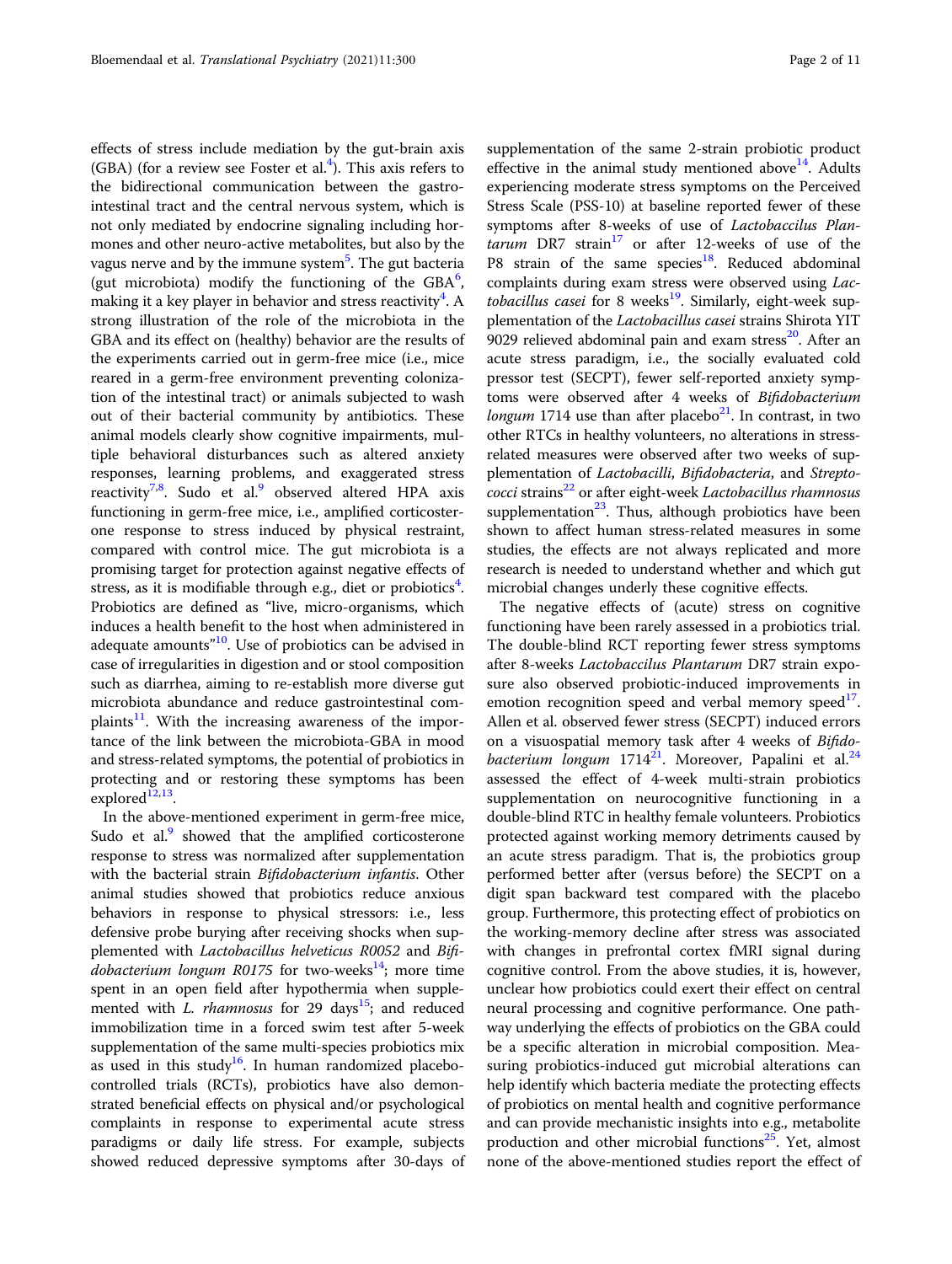probiotics supplementation on gut microbial profiling. Kato-Kataoka et al.[20](#page-9-0) did observe higher alpha gut microbial diversity in the probiotics group in addition to lowered stress symptoms. However, the authors did not report an association between these measures of stress and microbiota. Another microbiota-GBA study assessed the effects of a Lactobacilli and Lactococci probiotics mixture on the gut microbial composition and emotional memory of healthy volunteers and found that increased memory was associated with decreased abundance of nine genera<sup>26</sup>. However, these results were not observed in the context of stress-reactivity. Here, we aimed to assess how probiotics can buffer against the detrimental effects of stress on cognition by investigating the link with the probiotics-induced changes in the gut microbiota. For this, we used the data of the Papalini et al. $^{24}$  $^{24}$  $^{24}$  study, where 28-days multi-species probiotics versus placebo supplementation were shown to improve working memory (i.e., digit span backward) performance after an acute stressor (i.e., the socially evaluated cold pressor test) in healthy female volunteers. We extend this work by assessing, first, whether this probiotics product alters gut microbial composition versus placebo and, second, whether this probiotics' effect on gut microbial composition relates to the probiotics' protective effect on stress-induced working memory changes.

#### Methods

#### Subjects

Healthy female subjects, aged between 18 and 40 years old were included (see Supplementary Materials for further inclusion criteria). A total of 61 healthy subjects were tested, of which one subject was excluded from the study due to high scores on the Beck Depression Inventory questionnaire (BDI), potentially indicating depression. For two subjects the pre-intervention fecal material was lacking, resulting in 58 subjects for the gut microbiota analysis ( $n = 27$  in the probiotics group,  $n = 31$  in the

placebo group) (see Supplementary Fig. 1). Two other subjects scored poorly on the behavioral tasks and were excluded, resulting in a total sample—including both microbiota and neuro-cognitive data—of 56 subjects (probiotics group:  $n = 27$ , mean age = 21.8, SEM = 0.5, mean BMI = 21.9, SEM = 0.32; placebo group:  $n = 29$ , mean age  $= 22.4$ , SEM  $= 0.53$ , mean BMI  $= 21.7$ , SEM  $=$ 0.30). These exclusions although not pre-established were made to ensure a sample representative of the healthy population with reliable task performance. The groups did not differ in age, BMI, and neither in baseline dietary intake as reported in the Food Frequency Questionnaire Dutch Healthy Diet (FFQ-DHD) $^{27}$ , see Supplementary Table 1. The study was conducted following the Declaration of Helsinki with human subjects and the complete procedure was approved by the local Ethics Committee (CMO Arnhem-Nijmegen, NL55406.091.15) and registered at the Dutch trial register (protocol number: NTR5845). Written informed consent was obtained from each participant. The current analysis on gut microbial composition is an exploratory analysis for which no sample size was determined. The sample size is based on the sample needed for the effect of probiotics on neuro-cognitive measures as reported in seeing Papalini et al.<sup>[24](#page-10-0)</sup> which was  $n = 30$  per intervention group. For an exhaustive description of the methods in this study, see Papalini et al. $24$ , of which this study is an extension.

Procedure Subjects were tested on two days: the first day (baseline), before the intervention started, and the second day after 28 days (four weeks) of probiotics or placebo administration. The identical test sessions included cognitive testing in and outside the MRI scanner, an acute stress intervention, and fecal material collection before starting and after the last day of the intervention (see Fig. 1).

Relevant to the current analyses, the working memory task (digit span forward and backward) was performed before and after the SECPT. The SECPT is an established

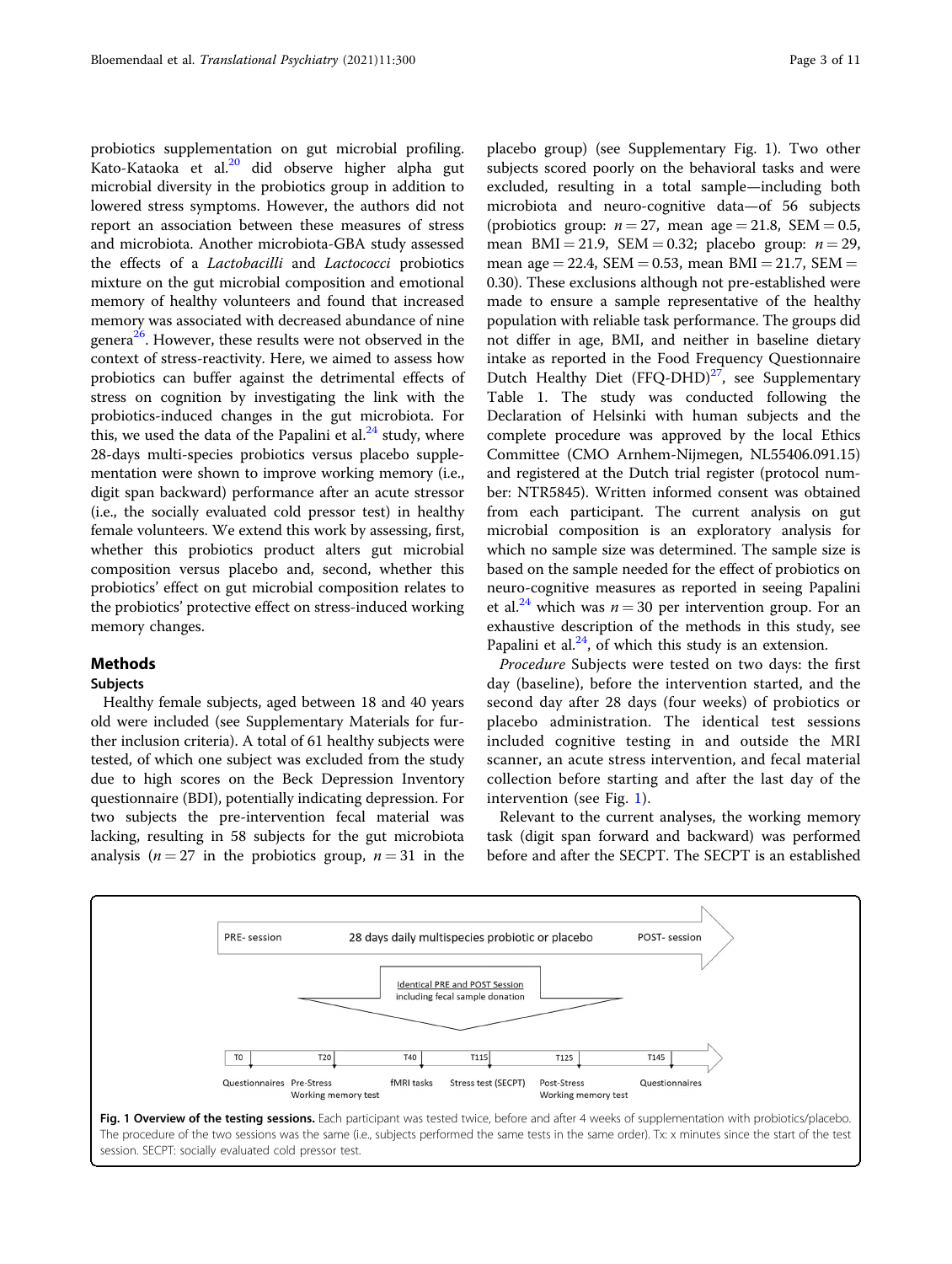stress-inducing paradigm consisting of both a physical and a social stressor<sup>28</sup>. Also in this experiment, the SECPT increased subjective feelings of stress measured with Visual Analogue Scales (VAS) and increased physiological measures, i.e., heart rate, blood pressure, and cortisol levels, in our subjects (see Fig. 4 in Papalini et al.<sup>24</sup>). During the digit span task, subjects listen to a series of numbers and are instructed to repeat each series correctly (digit span forward) or repeat it backward (digit span backward). Following a correct response, increasingly longer sequences are presented to the participant. Different series of numbers are used on each occasion (before and after stress on the first and second test day) to avoid long-term memory effects. In the  $SECPT^{28}$ , subjects were instructed to hold their hand in a bucket of ice water  $(0 - 3 \degree C)$  for as long as possible (limited to 3 min) under the surveillance of a video camera and an unfamiliar, disesteem expressing researcher. After the SECPT, the digit span was re-tested, thereby enabling assessment of stress on working memory performance. As in our previous work $^{24}$  $^{24}$  $^{24}$ , we only focus on the digit span backward, given that SECPT specifically influenced this type of working memory modulation instead of simply working memory maintenance that is needed in the digit span forward $^{29}$ . Throughout the test session, VAS was used to assess well-being (5 times), heart rate and blood pressure were measured (7 times), and saliva samples (5 times) were obtained. Three fMRI paradigms measuring different aspects of emotion and cognition were performed while scanning. Once per test session, we further evaluated mood, emotional state, sensitivity, and diet. The total test session lasted almost 3 h. The effects of the probiotics versus placebo intervention on these measures have already been reported in Papalini et al. $^{24}$  $^{24}$  $^{24}$ .

Intervention The used probiotics product Ecologic®Barrier (Winclove, The Netherlands) consists of the following bacterial strains: Bifidobacterium bifidum W23, Bifidobacterium lactis W51, Bifidobacterium lactis W52, Lactobacillus acidophilus W37, Lactobacillus brevis W63, Lactobacillus casei W56, Lactobacillus salivarius W24, Lactococcus lactis W19, and Lactococcus lactis W58. The total cell count was  $2.5 \times 10^9$  colony forming units (cfu) per gram, and subjects consumed 2 g per day i.e.,  $5 \times 10^9$ cfu per day. More information on the product in the Supplementary Materials.

Microbiome sample processing Fecal sample collection Fecal samples were collected by the subjects at home using a validated protocol by OMNIgene•GUT kit (DNAGenotek, Ottawa, CA). The material was aliquoted into 1.5 ml Eppendorf tubes and stored in −80 °C until further laboratory processing. Bacterial DNA isolation and sequencing For bacterial DNA extraction, 50 mg of feces was separated from 200 µl of OMNIgene•GUT kit buffer by centrifugation at 1400 rcf at 16 °C for 5 min.

Microbial DNA was isolated from fecal pellets using the Maxwell® 16 Instrument (Promega, Leiden, The Netherlands) as described previously $30$ . DNA purification was performed with a customized kit (AS1220; Promega) using 250 μl of the final supernatant pool. The V4 region of 16S ribosomal RNA (rRNA) gene was amplified in duplicate PCR reactions for each sample in a total reaction volume of 50 μl. The V4 region was targeted by using previously reported primers for this region: 515F (5′ GTGYCAGCMGCCGCGGTAA)–806R (5′ GGACTACN VGGGTWTCTAAT)<sup>30</sup>. We included a PCR negative sample to assess the contamination introduced during this step. The purified samples were used to prepare libraries for the Illumina HiSeq PE300 (paired-end, 300 bp) sequencing platform (GATC Biotech AG, Konstanz, Germany), with final loading concentrations of 200 ng/µl. For more information on the wet lab procedure, see refs. [31](#page-10-0),[32](#page-10-0)

#### Data analyses bioinformatics

Using the NG-Tax 16S rRNA pipeline<sup>33</sup>, taxonomic information was assigned. Briefly, the pipeline can be defined by three core elements: (i) barcode-primer filtering, (ii) operational taxonomic unit (OTU) picking, and (iii) taxonomic assignment using the SILVA reference database (version 128). Two filtering steps were applied to the output file (BIOM-file) of NG-Tax. First, a genus was filtered based on a 10% prevalence cutoff. Second, a sample with less than 10% of genera was removed (see ref.  $31$ ). To avoid bias in assessing the effects of the intervention, filtering was done on the pre-intervention session. In total, 9,819,945 high-quality sequences were obtained from all samples after NG-Tax pipeline. These sequences were represented by 1043 OTUs and 175 genera. After the filtering steps, we obtained 9,681,326 sequences represented by 898 OTUs and 86 genera. No samples were removed during these steps.

#### Statistical analyses

The analyses followed a two-step approach (see Fig. [2](#page-4-0)). Step 1: assessing effects of probiotics on gut microbiota (community and composition analysis) and step 2: association between effects of probiotics on gut microbiota and neurocognitive measures. Step 1 served as a selection criterium for the association analysis in step 2. Overall, tests are performed two-sided and corrected for multiple comparisons. The biom file used for these analyses is available at 10.6084/m9.figshare.13614494. The raw sequences, QIIME, and R code used to analyze gut microbial composition are available upon request.

Community analyses Alpha-diversity: Alpha-diversity was estimated in three ways using QIIME  $1.9.1^{34}$ : (i) a richness measure counting observed OTUs, (ii) Shannon Index taking into account also abundance of the counted OTU's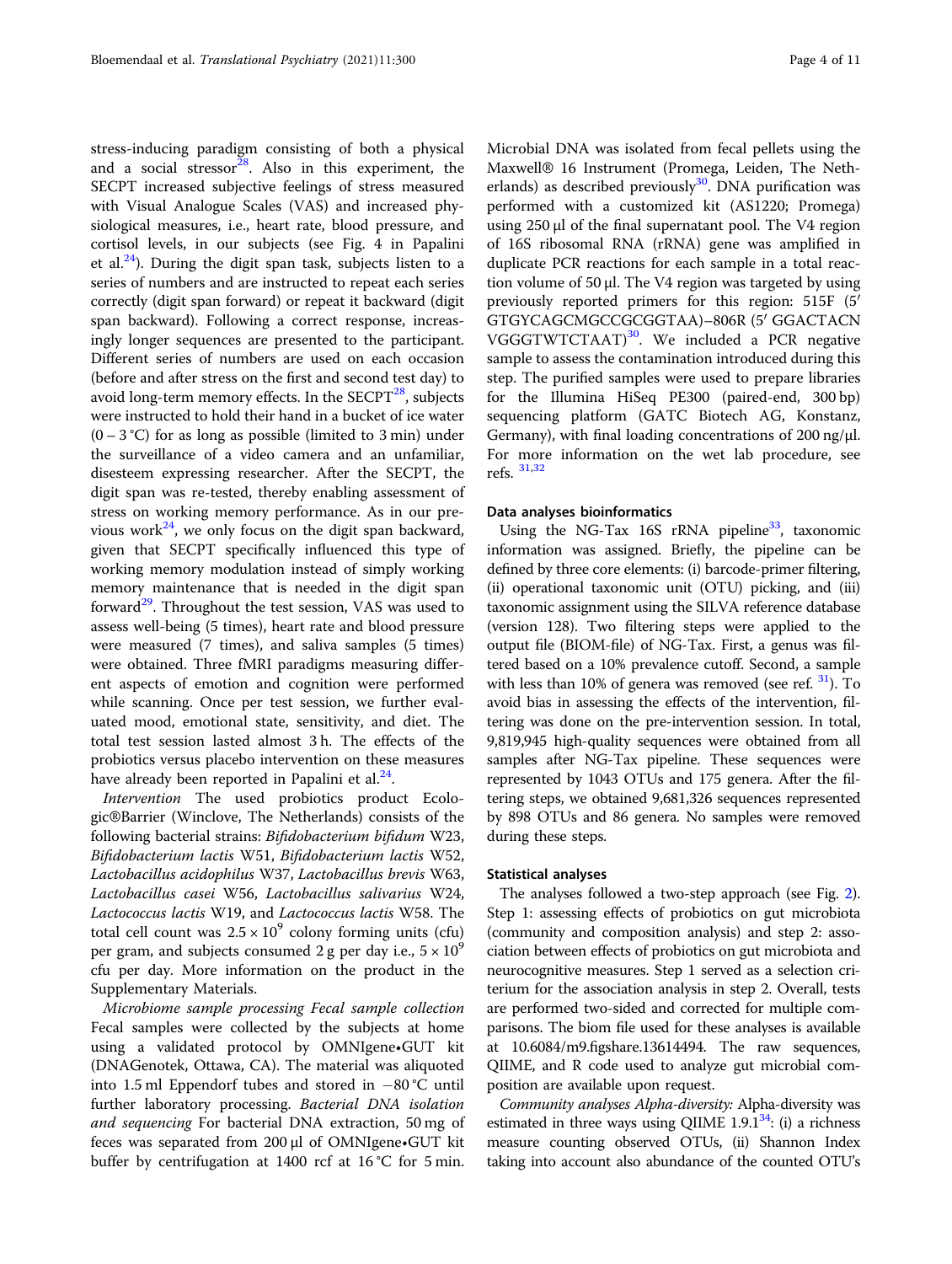<span id="page-4-0"></span>

selection criterium to associate gut microbial candidates with neuro-cognitive measures.

and (iii) Faith's Phylogenetic Diversity, taking into account the evolutionary phylogenetic structure. After normality was verified, repeated measures ANOVAs were performed on between-subjects factor Intervention (Placebo, Probiotics) and within-subjects factor Time (Pre, Post), assessing Time (Pre, Post) \* Intervention (Placebo, Probiotics), as well as a priori, hypothesized simple effects. The results are presented as differences (delta) between the pre-intervention and postintervention (after 4 weeks), symbolized by  $Δ$ .

Beta-diversity: The beta-diversity was calculated based on weighted UniFrac<sup>[35](#page-10-0)</sup>. Weighted UniFrac is a distance metric; explaining differences in the relative abundances between microbial communities based on their evolutionary phylogenetic structure. Permutation testing was performed in R (version 3.6.3) using the function vegan:: $adonis<sup>36</sup>$ , testing for interaction effects of Time (Pre, Post) \* Intervention (Placebo, Probiotics), as well as a priori hypothesized simple effects in the weighted UniFrac distance metric, accounting for repeated measures by using the 'strata' argument when testing effects of Time. To visualize intervention effect on beta-diversity Constrained Analysis of Principal Coordinates (CAP) was performed using the R function vegan::capscale<sup>37</sup>.

#### Composition analyses

Taxonomic Differences: The differences in microbial communities between pre-intervention and postintervention groups were determined at the phylum and genus levels, based on the bacterial relative abundance profiles. Significant differences in relative abundance difference values, post-intervention versus pre-intervention (symbolized by  $\Delta$ ), between probiotics and placebo groups were identified by non-parametric Mann–Whitney U tests. Critically, this test on the genera altered by the probiotics intervention was used as a selection criterium for step 2: association analyses with neuro-cognitive measures, thereby restricting the number of tests for this second research question. Of these, genera with relative abundance levels differing between groups at baseline were not further analyzed (see Fig. 2).

Association analyses between intervention-induced changes in the gut microbiota and neuro-cognition: As reported in Papalini et al., after one-month supplementation of probiotics, the scores of the digit span backward improved after the stress-inducing SECPT paradigm, while this effect was not observed in the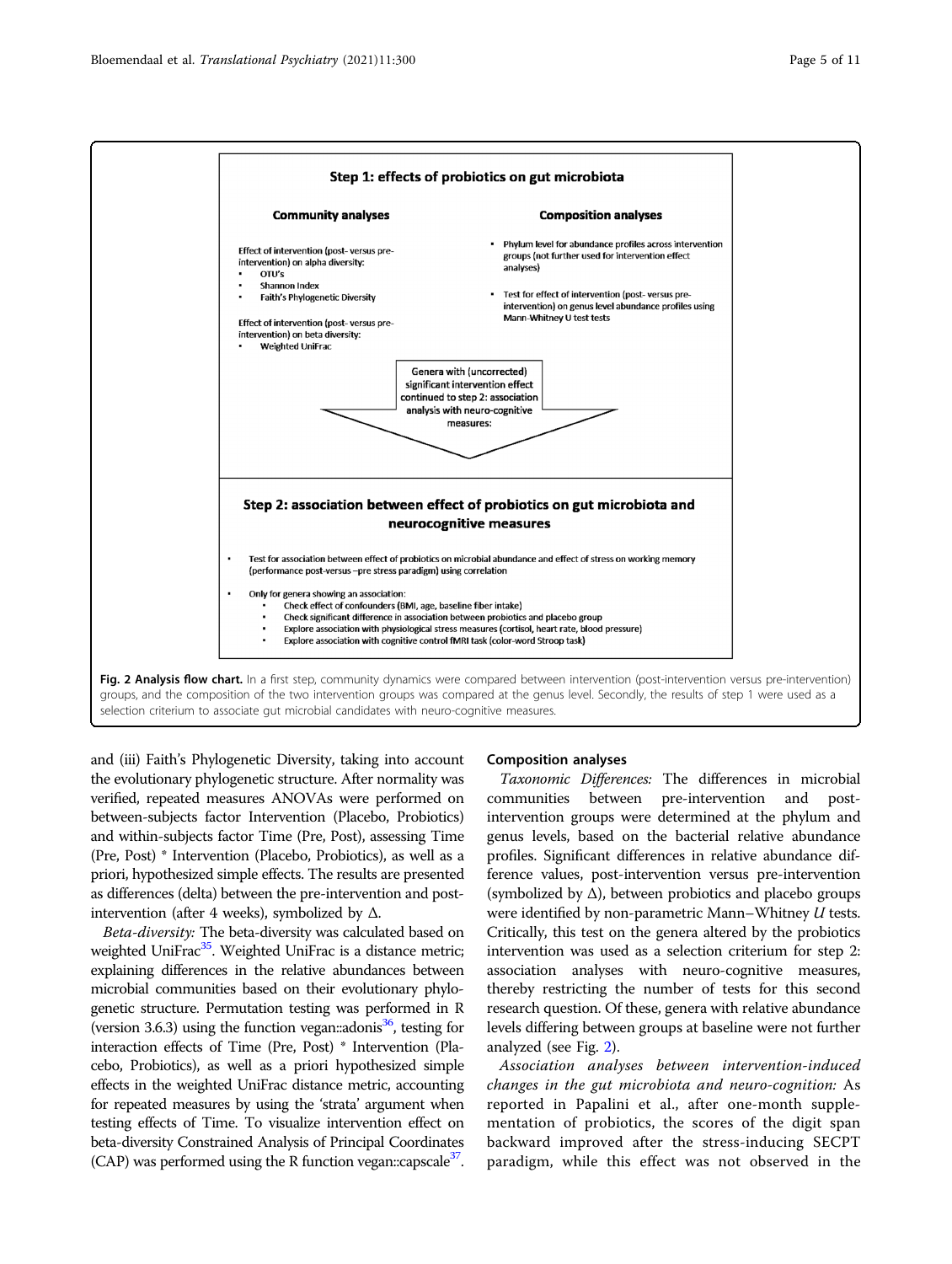placebo group. The association analysis focused primarily on this result: assessing whether the protective effect of probiotics on stress-induced working memory changes is explained by changes in gut microbial composition due to probiotics use. To this aim, firstly, only genera altered due to probiotics exposure (i.e., post–pre increase or decrease (Δ) in relative abundance after probiotics versus placebo) were selected for the downstream analysis.

Using correlation analyses, these genera were screened for a relation with the effect of probiotics (post–pre) on working memory (digit span backward, DS) after versus before stress, i.e., (DSafter–DSbefore stress)<sup>post-intervention</sup> − (DSafter–DSbefore stress)<sup>pre-intervention</sup> (see Fig. [2](#page-4-0)).

Due to the overall skewness of the microbiota data, twotailed non-parametric Spearman correlations were performed. Only results passing False Discovery Rate (FDR) correction were analyzed in a multiple regression analysis. Here, the effect of potential confounders was assessed by adding BMI, age, and baseline fiber intake (measured by the DHD) in a linear regression model. The efficacy of probiotics may vary with age and BMI due to metabolic and gastro-intestinal differences $38,39$  $38,39$  $38,39$ . Although no changes in the dietary patterns were observed over the course of the intervention, baseline fiber intake may still be a modulator of the effect of probiotics as these serve as a nutrient source for the microbiota $40$ .

The specificity of the association between the effect of probiotics on gut microbial abundance and stress-related working memory was assessed by comparing the regression slopes between the probiotics and placebo groups. This was done by creating a dummy variable that divided the intervention groups and subsequently creating an interaction term between this dummy variable and the genus variable. This interaction term was then added in a new regression, assessing whether the relative abundance of the selected genus differentially affects stress-induced working memory changes in the two intervention groups. For results on the secondary analyses that were performed on fMRI signal and physiological stress measures, see Supplementary Methods. The statistical analyses were performed using IBM SPSS statistics (package version 23).

#### Results

#### Gut microbiota composition before intervention

The intestinal microbiota of the 58 subjects before the intervention (Pre) was typical for healthy individuals; dominated largely by the phyla Firmicutes (68.0%) and Bacteroidetes (19.5%), accounting for up to 87.5% of the intestinal microbial communities. Other observed phyla were Actinobacteria (8.7%), Proteobacteria (1.5%), Verrucomicrobia (1.4%), Euryarchaeota (0.4%), Tenericutes (0.29%), and Cyanobacteria (0.25%).

#### Effect of probiotics on gut microbiota community

The three alpha diversity measures did not show significant interaction effects between Time and Intervention, or simple effects in the probiotics and placebo groups, all  $p > 0.05$  (Supplementary Fig. 2). Beta-diversity at the operational taxonomic unit (OTU) level did not show a significant interaction between Time (pre, post) and Intervention (placebo, probiotics) ( $p = 0.244$ ,  $r^2 =$ 0.003). However, there was a main effect of Time across Interventions ( $p = 0.011$ ,  $r^2 = 0.01$ ). That is, the postintervention samples were more similar among each other compared with the pre-intervention samples. Constrained analysis of principle coordinates (CAP) ordination method was used to visualize the main effect of Time (accounting for  $R^2 = 1\%$  variability in the dataset) (Fig. 3). Exploratory post-hoc analyses suggest that the Time effect is more likely driven by changes within the probiotics group (post versus pre-4-week of intervention ( $p = 0.008$ ), rather than the placebo group ( $p = 0.21$ ) (Supplementary Table 2). It's critical to note that the absence of Time by Intervention interaction indicates that that probiotic and placebo intervention affected the beta diversity in a similar fashion as shown in Fig. 3.

Effect of probiotics on gut microbiota composition: At the phylum level, we did not find significant differences between a post–pre increase or decrease  $(\Delta)$  in relative abundance after probiotics versus placebo; Supplementary Table 3). At the genus level, we identified nine genera with FDR-uncorrected significant changes in relative abundance in the probiotics group (post-intervention versus pre-intervention). One of these nine (Parabacteroides) was different at baseline between the probiotics and placebo group and was therefore not taken into consideration for further analyses (Table [1,](#page-6-0) Supplementary Fig. 3A–H). Another classification (Lachnospir- $\textit{aceae\_g}$ ) is in fact a sequence for which no classification



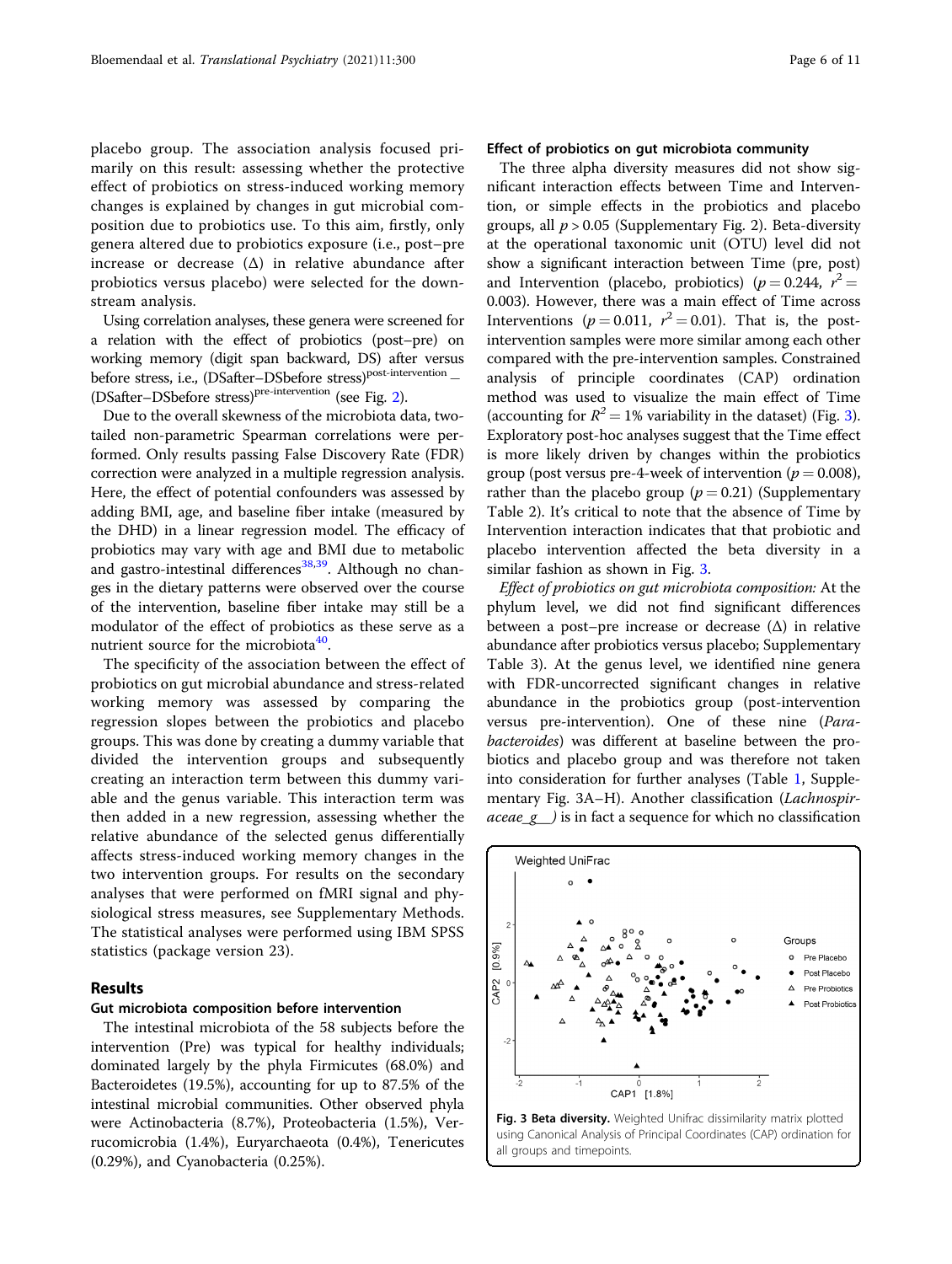|                               | ΔProbiotics<br>mean rank | $\Delta$ Probiotics mean (range) <sup>a</sup> | ΔPlacebo<br>mean rank | $\Delta$ Placebo mean (range) <sup>a</sup> | P-value <sup>b</sup> |
|-------------------------------|--------------------------|-----------------------------------------------|-----------------------|--------------------------------------------|----------------------|
| Butyricimonas                 | 33.78                    | $0.04 (-0.26 - 0.45)$                         | 25.77                 | $-0.02$ ( $-0.29-0.01$ )                   | 0.014                |
| Parabacteroides <sup>c</sup>  | 34.78                    | $-0.003$ ( $-0.83-0.69$ )                     | 24.90                 | $-0.22$ ( $-1.87-2.51$ )                   | 0.026                |
| Alistipes                     | 34.20                    | $-0.05$ ( $-4.32-1.82$ )                      | 25.40                 | $-0.18$ $(-3.06 - 3.25)$                   | 0.048                |
| Christensenellaceae_R-7_group | 36.11                    | $0.5$ (-1.34-3.14)                            | 23.74                 | $-0.72$ ( $-8.10-3.33$ )                   | 0.005                |
| Family XIII AD3011 group      | 34.11                    | $0.09(0.00 - 0.54)$                           | 25.48                 | $0.03$ (-0.14-0.52)                        | 0.032                |
| f_Lachnospiraceae;q_          | 23.70                    | $-1.09$ ( $-10.67-10.93$ )                    | 34.55                 | $1.17$ (-9.95-9.21)                        | 0.015                |
| Ruminococcaceae UCG-003       | 34.30                    | $0.07$ (-0.27-0.52)                           | 25.32                 | $-0.04$ ( $-0.68-0.34$ )                   | 0.038                |
| Ruminococcaceae UCG-005       | 34.70                    | $0.29$ ( $-1.42-1.82$ )                       | 24.97                 | $-0.27$ ( $-5.69-1.41$ )                   | 0.028                |
| Ruminococcaceae_UCG-010       | 35.04                    | $0.09$ ( $-0.29 - 0.95$ )                     | 24.68                 | $-0.06$ ( $-0.83-0.98$ )                   | 0.010                |

<span id="page-6-0"></span>Table 1 Comparison of genus relative abundance post–pre intervention changes (Δ) between probiotics and placebo groups.

<sup>a</sup>Mean and range of the difference scores are given to provide descriptive statistics; these values have no relation with the *p*-values.<br><sup>b</sup>Ravalues (upcorrected) are given for pop-parametric Mann-Whitney U test assessin

 $P$ -values (uncorrected) are given for non-parametric Mann–Whitney U test assessing the differences in rank order. These non-parametric rank tests were performed due to the overall skewness of the microbiota data including many zero values. A cut-off was placed including maximally 90% zero values (see the "Methods" section for more details).

c Different at baseline.

to an OTU could be made with sufficient confidence, resulting in a grouping of OTU's with insufficient confidence. This grouping of genera within the *Lachnospir*aceae family was also not taken forward for further analysis.

Association between gut microbiota composition and neurocognitive measures: Seven genera were used to assess a correlation with the protective effect of probiotics on working memory (digit span backward scores) after stress<sup>24</sup>. Of these, the post-change versus pre-change in the relative abundance of genus Ruminococcaceae UCG-003 was significantly correlated with the change in the effect of stress on working memory in the probiotics group  $(r_{\text{spearman}}(27) = 0.565; \text{ pFDR} = 0.014)$  $(r_{\text{spearman}}(27) = 0.565; \text{ pFDR} = 0.014)$  $(r_{\text{spearman}}(27) = 0.565; \text{ pFDR} = 0.014)$  (see Fig. 4). In the probiotics group, a larger increase (post-intervention versus pre-intervention) in the relative abundance of Ruminococcaceae\_UCG-003 was associated with higher (post-intervention versus pre-intervention) stress-related working memory performance (digit span backward, post-SECPT versus pre-SECPT). Linear regression was subsequently used to assess potential confounders in the relationship between probiotics-induced changes in working memory performance after stress and Ruminococcaceae\_UCG-003 (Δ scores). Age, BMI at baseline, as well as baseline dietary fiber intake were identified as potentially modulating the effect of probiotics and its relation with neurocognitive measures. None of these confounders had a significant effect in the model (model without potential confounders; Adjusted  $R^2 = 0.14$ , Standardized Beta Ruminococcaceae\_UCG-003 = 0.45,  $p = 0.018$ , a model with potential confounders; Standardized Beta Ruminococcaceae  $UCG-003 = 0.50$ ,  $p = 0.022$ ,

potential confounders: Age: Standardized Beta = −0.117,  $p = 0.565$ , BMI: Standardized Beta = -0.133,  $p = 0.661$ , baseline reported fiber intake: Standardized Beta =  $0.170$ ,  $p = 0.814$ ). Dietary intake (DHD-FFQ) scores were not affected by the intervention; all  $p > 0.05$  (for scores see Supplementary Table 1). The association between probiotics-induced changes in working memory performance after stress and Ruminococcaceae UCG-003 (Δ scores) was not significant in the placebo group  $(B = -0.179, p = 0.296)$ . Indeed, the association was significantly greater for the probiotics' than for the placebo group: the regression coefficients for the effect of Ruminococcaceae\_UCG-003 on stress-induced working memory changes in the probiotics and placebo groups were significantly different (Slope comparison interaction term: Beta =  $-0.614$ ,  $p = 0.009$ ).

For reference, plots on the non-significant relation between the other seven genera and digit span scores are provided in Supplementary Fig. 4. The secondary analysis on the neural signal during cognitive control and physiological measures did not give significant associations with change in Ruminococcaceae\_UCG-003 abundance, see Supplementary Results.

#### **Discussion**

Here, we show that the effects of multi-strain probiotics on stress-related cognitive performance are associated with changes in the gut microbiota composition. This association was exclusive to the probiotics group and independent of the potential confounders' age, BMI, and baseline dietary fiber intake.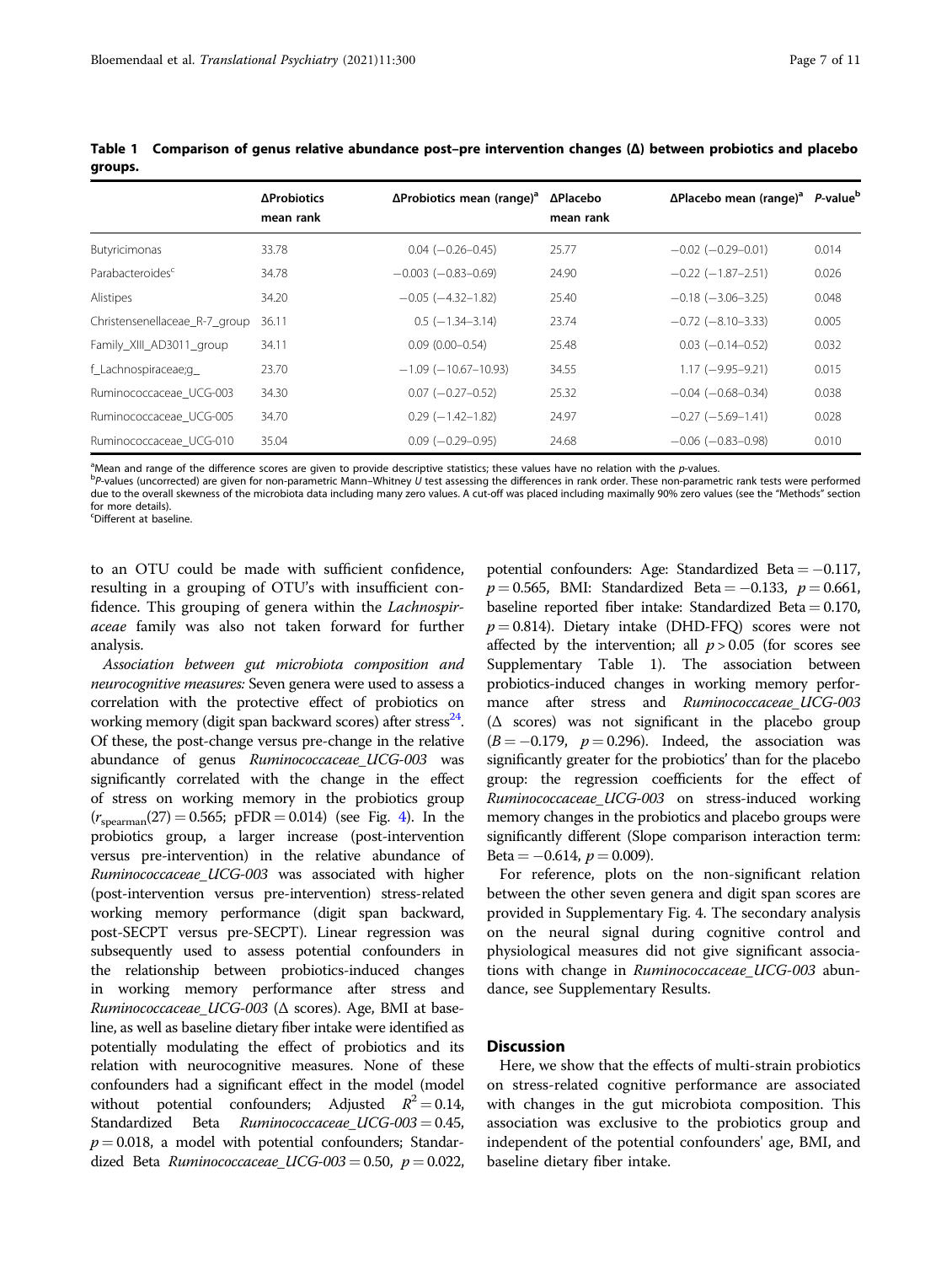<span id="page-7-0"></span>

Healthy, female subjects took multi-strain probiotics or placebo for 28 days and donated fecal material at baseline and after the intervention period. In an identical preintervention and post-intervention session, subjects performed a working memory task before and after an acute stress manipulation. Gut microbial beta diversity did not show a significant interaction between Intervention and Time but changed over time across intervention groups. In terms of gut microbial composition, we observed increased relative abundance of the genera Butyricimonas, Alistipes, Christensenellaceae R-7 group, Family XIII AD3011 group, Ruminococcaceae\_UCG-003, Ruminococcaceae\_UCG-005, and Ruminococcaceae\_UCG-010 in the probiotics versus the placebo group, (uncorrected for multiple comparisons). These genera showing an uncorrected higher relative abundance are part of known abundant taxa observed in the healthy human  $gut^{41,42}$ . Of these genera selected for a second analysis step, only Ruminococcaceae\_UCG-003 was significantly associated with the effect of probiotics on working memory performance after stress, where subjects with a larger probiotics-induced increase in Ruminococcaceae\_UCG-003 abundance also showed a greater protective effect of probiotics on stress-induced working memory changes.

It is the first time that the effects of these multi-strain probiotics on gut microbiota composition are tested in humans. Our results show uncorrected probiotics-induced changes in the relative abundance of several genera. These are associated with gastrointestinal health and lifestyle choices; Ruminococcaceae\_UCG-003, and uncorrected also Butyricimonas, Family\_XIII\_AD3011\_group, f\_Lachnospiraceae, were found to be less abundant in healthy men reporting to smoke and drink alcohol $43$ . Genus Alistipes, Ruminococcaceae\_UCG-005, and Christensenellaceae R-7 group have been previously associated with a healthy gut microbial composition when compared with subjects with gastro-intestinal diseases<sup>44</sup>. Though not all of these genera are classified in function, these four genera, as well as Butyricimonas, are known to plant fiber degraders and produce short-chain fatty acid  $(SCFAs)<sup>45-48</sup>$  $(SCFAs)<sup>45-48</sup>$  $(SCFAs)<sup>45-48</sup>$ . SCFAs perform a pivotal role in the  $GBA<sup>49</sup>$ , besides being a nutrient source for resident bacteria<sup>50</sup>. SCFAs beneficially affect the immune system, e.g., by the secretion of cytokines and T cell differentiation. Moreover, they protect intestinally and blood–brain barrier permeability and modulate the HPA axis through the vagal nerve<sup>[50](#page-10-0)–[54](#page-10-0)</sup>. Increased SCFA production may hence contribute to the protecting effect of probiotics on gut and brain health. While we find an association between stress-related cognitive performance and gut microbial abundance, none of the physiological stress measures associated with the gut microbial changes, which is in line with our previous findings that these stress measures were not affected by probiotics across the group<sup>24</sup>. The stress paradigm did activate the HPA axis as measured by blood pressure, heart rate, and cortisol<sup>24</sup>. Dampened cortisol responses after probiotics' use is not consistently observed in human RCTs: while Messaoudi et al. $14$  found lowered urinary levels of cortisol, Takada et al.<sup>19</sup> only found lowered levels when pooling salivary cortisol measures from three trials, and Mohammadi et al.<sup>[55](#page-10-0)</sup> did not observe serum cortisol changes due to probiotics even though well-being was improved. The absence of physiological effects of the probiotics in the current trial suggests there are other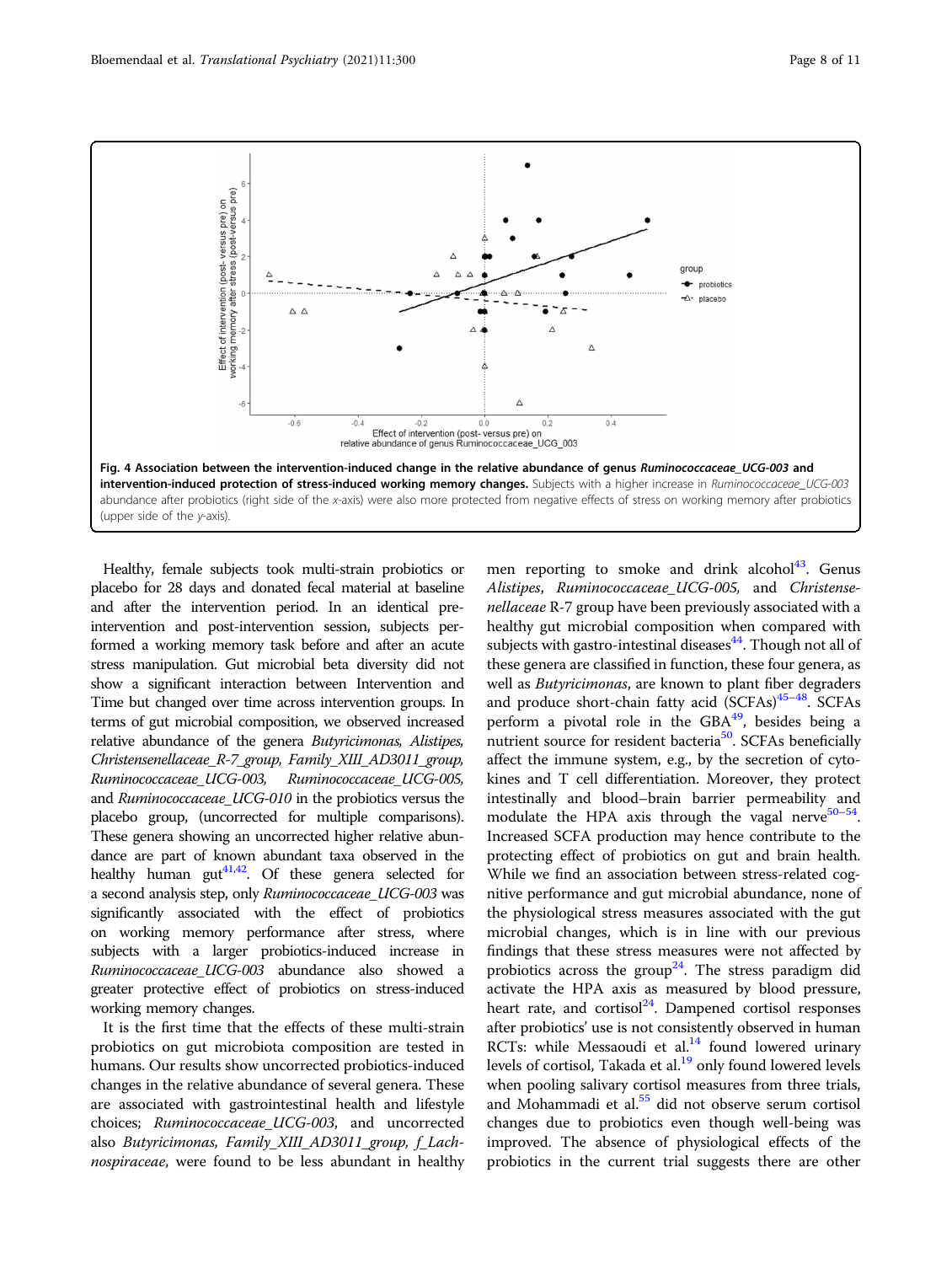pathways involved rather than HPA (de-)activation. For instance, the probiotics' intervention could have resulted in the prevention of stress-induced immune activation that is known to affect brain neurotransmitters, e.g., catecholamines, underlying cognitive performance<sup>56</sup>. In favor of such a potential pathway are results using the current multi-species probiotics mixture in rats, where the gut metabolite indolepropionic acid was increased $^{16}$ . Indolepropionic acid is known to improve intestinal barrier function and to limit neuro-inflammation<sup>57</sup>. Moreover, in the paper by Lin et al. Ruminococcaceae\_UCG-003 abundance associated negatively with the inflammatory biomarker C-reactive protein $43$ . SCFAs can also contribute to the reduction of stress-induced inflammation $58,59$ . As we did not directly measure gut metabolites in stool or serum, nor inflammatory cytokines, we suggest future studies may look into these functional pathways of how probiotics support cognitive resilience to stress. We were not able to determine if the bacterial strains included in the 'Ecologic®Barrier' probiotic product changed after our intervention. The 16S rRNA sequencing technique allows robust and consistent identification of taxa up to the genus category but not lower taxa (i.e., species). None of the genera that were increased by the intervention include any of the supplemented strains. When revising the genera including the strains present in the probiotics mixture, we observed a non-significant increase in relative abundance: genus Bifidobactium increased 1,1% post-probiotics versus pre–probiotics, and genus Lactobacillus increased 0.5%. The genus *Lactococcus* was not detected in the sample. It is important to note that the efficacy of probiotics does not depend on and is not expected to be limited to the colonization of the supplemented strains themselves. Probiotics can alter the relative abundance of multiple bacterial groups, but also affect community dynamics in several ways, e.g., through changes in pH, by outcompeting bacteria by utilizing nutrients, by promoting the growth of resident bacteria through nutrient production, or by occupying adherence sites on the intestinal wall<sup>[50](#page-10-0)</sup>. In fact, changes in gut microbial composition are not consistently found following probiotics' use<sup>50</sup>. Our findings of probiotic-induced changes in other genera than supplemented, therefore, contribute to the understanding of probiotics' supplementation in healthy human subjects. Our current findings are in need of replication, ideally in a larger sample and extending the findings to a male sample. Moreover, FFQ data as used in this study, only roughly matches fiber intake, with a slight underestimation as calculated in some studies $60,61$ . The currently used short FFQ (15 min) was selected to control for large differences in adherence to the Dutch healthy diet guidelines and to obtain an estimate of fiber intake in order to control for this potential confounder. The FFQ values should in no way be interpreted quantitatively. Future studies that are

interested in actual interactions between diet and probiotics supplementation should go for more extensive measures like 24 h recalls or food diaries. Nevertheless, another study similarly found variation in abundance of a Ruminococcaceae genus to be associated with neurocognitive measures: Bagga et al. $62$  tested, without a stress paradigm, the neuro-cognitive effects of similar probiotics product in healthy volunteers. They observed that irrespective of intervention, the OTU Ruminococcaceae\_UCG\_002 was negatively correlated with depressive feelings. Even though this finding does not involve Ruminococcaceae\_UCG-003 specifically, the mentioned genus belongs to the Ruminococcaceae family, meaning they are evolutionary similar. With research into the microbiota-GBA accumulating, it is interesting to see whether the beneficial role of Ruminococcaceae genera in neuro-cognitive performance in health and disease is confirmed. Similar to our results, Bagga et al. $62$  also found that memory performance was improved by the probiotics supplementation, which was in their study associated with changes in the Bacteroides genera. This difference in the association between the studies, i.e., the currently observed Ruminococcaceae\_UCG-003 versus Bacteriodes, might not be surprising given the different type of memory (working memory versus emotional memory), different type of probiotic product (Ecologic®Barrier versus Ecologic®825), and different sample (larger  $n = 56$  instead of  $n = 23$  for microbiota analyses] and more homogenous [only female] in our study). Another study investigated the effect of probiotics in exam-related stress in healthy adults (students)<sup>20</sup>. In this study, they used a single strain (Lactobacillus casei strain Shirota YIT 9029,  $1.0 \times 10^{11}$ CFU per 100-ml bottle, 8 weeks supplementation; not overlapping with any in this study). The authors found the preservation of within-group diversity after probiotics compared with placebo, whereas in our study betweengroup diversity shifted in the probiotics group, and increased abundance of several genera was observed (on an uncorrected threshold). This difference in functional effects likely partly arises due to the different primer regions of the 16S rRNA gene studied; V1-2 in<sup>[20](#page-9-0)</sup> and V4 in our study. These differences in study design (e.g., duration, dose), probiotics product used (e.g., single-strain or multistrain), gut microbiome analysis techniques (e.g., in 16S rRNA primer amplicon, DNA extraction method) hamper comparability between probiotics' studies. Formal replication studies are needed to overcome this limitation to the probiotics field. Accumulation of probiotic trials in the microbiota-GBA field will increase knowledge on the effects, potentially by backtracking shared functional effects (on gut microbial composition, physiology, or behavior) to shared properties across these strains. Lastly, significant effects of probiotics on the global beta diversity measure were not observed in the current dataset.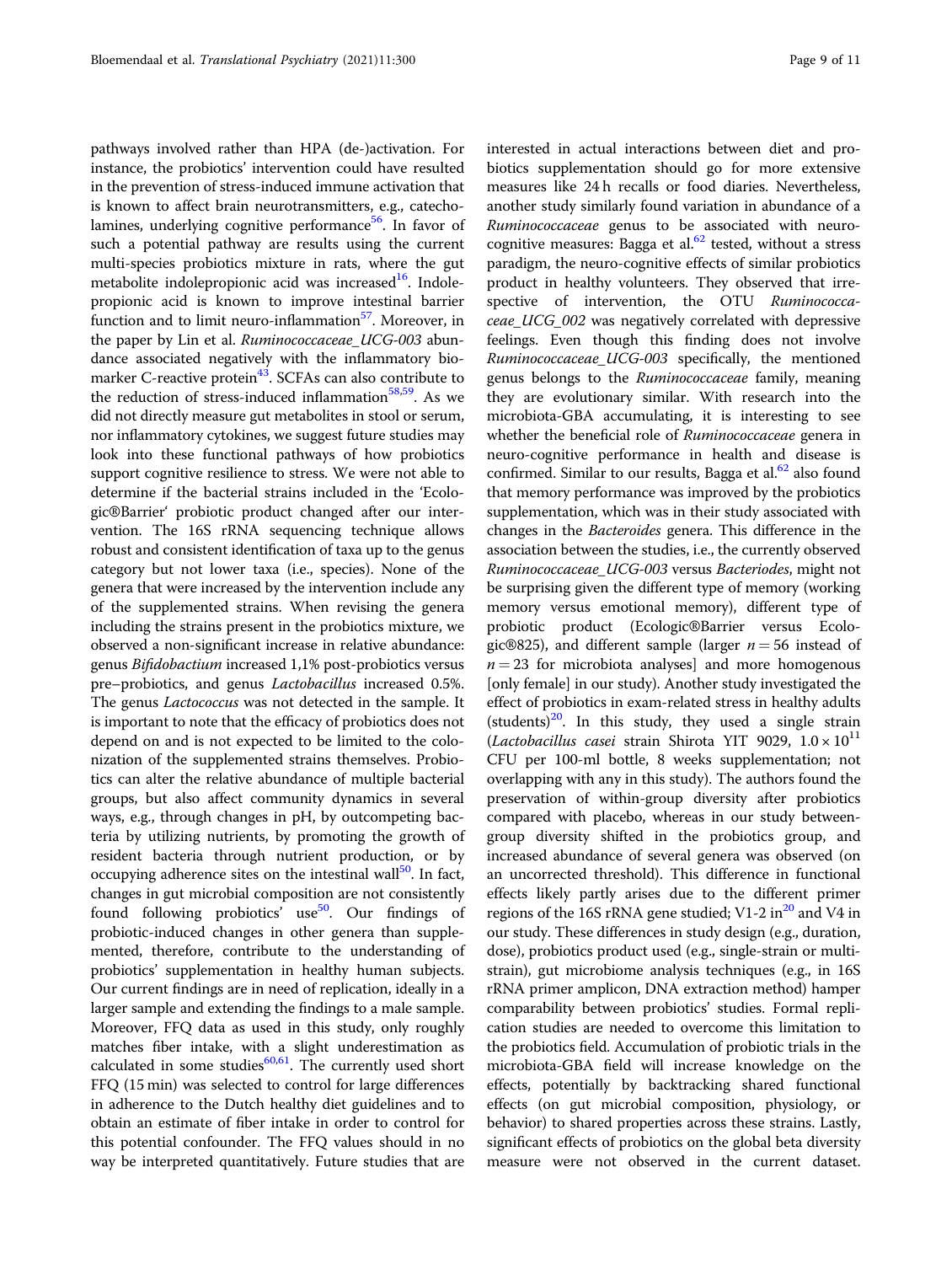<span id="page-9-0"></span>Variation in the gut microbial composition of healthy adults is a natural biological phenomenon, as well as technical variations e.g., due to sampling<sup>[63](#page-10-0)</sup>. Interaction effects can only appear when an intervention effect is strong enough to supersede the natural temporal fluctuations in the community, which, given our results, seems not to be the case for the current probiotics intervention in this healthy adult sample. It is important to be aware that the community analyses, in this case, beta diversity, are not a pre-requisite for assessing changes in composition at (genus) taxonomy level  $64$ . They are separate approaches each assessing different aspects of the microbiome composition: beta diversity values are extracted from the distribution of OTU's, which is a different distribution than the taxonomic data. While it is of course true that the taxonomic characterization depends on the OTU distribution, taxonomic groups at the genus level are assigned based on sequence similarity, creating a different metric. The lack of global differences such as beta diversity does not preclude individual taxonomic differences at the genus level. In fact, relevant and significant intervention effects at the taxonomic level may drown in community analysis due to the nature of this global measure: a global tendency across all taxa.

In conclusion, 4-weeks supplementation of probiotics did not significantly increase the relative abundance of the gut microbiota at genus level versus placebo. However, a group of eight genera showed an increase (uncorrected) after probiotics compared to placebo. The increased relative abundance of the gut bacterial genus Ruminococcaccae\_UCG-003 correlated significantly with the positive effects of probiotics on stress-induced working memory changes. In addition to our previous findings of probiotics supporting cognitive performance under stress relative to placebo $24$ , our current exploratory results suggest that these beneficial effects may be related to changes in the gut microbiota community. More research into the functional effects of gut microbial changes would add to the understanding of probiotics' modulation of the gut–brain axis.

#### Author details

<sup>1</sup>Departments of Psychiatry and Human Genetics, Radboud University Medical Center, Nijmegen, the Netherlands. <sup>2</sup> Laboratory of Microbiology, Wageningen University, Wageningen, The Netherlands. <sup>3</sup>Donders Institute for Brain Cognition and Behaviour, Centre for Cognitive Neuroimaging, Radboud University, Nijmegen, the Netherlands. <sup>4</sup>Laboratory for Biological Psychology, Katholieke Universiteit Leuven, Leuven, Belgium. <sup>5</sup>Winclove Probiotics, Amsterdam, the Netherlands

#### Conflict of interest

The study was supported by the Dutch Ministry of Economic Affairs under the TKI Life Science and Health, project LSHM15034, and by Winclove Probiotics B.V., The Netherlands. Saskia van Hemert is employed at Winclove Probiotics B.V. This does not alter this authors' adherence to all publication policies on sharing data and materials. The remaining authors declare no competing interests.

#### Publisher's note

Springer Nature remains neutral with regard to jurisdictional claims in published maps and institutional affiliations.

**Supplementary information** The online version contains supplementary material available at <https://doi.org/10.1038/s41398-021-01404-9>.

Received: 30 June 2020 Revised: 24 March 2021 Accepted: 21 April 2021 Published online: 20 May 2021

#### References

- 1. Nicolaides, N. C. et al. Stress, the stress system and the role of glucocorticoids. Neuroimmunomodulation 22, 6–19 (2014).
- 2. Girotti, M. et al. Prefrontal cortex executive processes affected by stress in health and disease. Prog. Neuro-Psychopharmacol. Biol. Psychiatry 85, 161-179 (2018).
- 3. Turner, A. I. et al. Psychological stress reactivity and future health and disease outcomes: a systematic review of prospective evidence. Psychoneuroendocrinology 114, 104599 (2020).
- 4. Foster, J. A., Rinaman, L. & Cryan, J. F. Stress and the gut-brain axis: regulation by the microbiome. Neurobiol. Stress 7, 124–136 (2017).
- 5. de Weerth, C. Do bacteria shape our development? Crosstalk between intestinal microbiota and HPA axis. Neurosci. Biobehav. Rev. 83, 458–471 (2017).
- 6. Cryan, J. F. et al. The microbiota-gut-brain axis. Physiol. Rev. 99, 1877–2013  $(2019)$
- 7. Luczynski, P. et al. Growing up in a bubble: Using germ-free animals to assess the influence of the gut microbiota on brain and behavior. Int. J. Neuropsychopharmacol. 19, 1–17. (2016).
- 8. Fröhlich, E. E. et al. Cognitive impairment by antibiotic-induced gut dysbiosis: analysis of qut microbiota-brain communication. Brain Behav. Immun. 56, 140–155 (2016).
- 9. Sudo, N. et al. Postnatal microbial colonization programs the hypothalamicpituitary-adrenal system for stress response in mice. J. Physiol. 1, 263–275  $(2004)$
- 10. Hill C et al. The International Scientific Association for Probiotics and Prebiotics consensus statement on the scope and appropriate use of the term probiotic. Nat. Rev. Gastroenterol. Hepatol. 11, <https://doi.org/10.1038/nrgastro.2014.66>  $(2015)$
- 11. Islam, S. U. Clinical uses of probiotics. Medicine 95, e2658 (2016).
- 12. Dinan, T. G., Stanton, C. & Cryan, J. F. Psychobiotics: a novel class of psychotropic. Biol. Psychiatry 74, 720–726 (2013).
- 13. Sarkar, A. et al. Psychobiotics and the manipulation of bacteria–gut–brain signals. Trends Neurosci. **39**, 763-781 (2016).
- 14. Messaoudi, M. et al. Assessment of psychotropic-like properties of a probiotic formulation (Lactobacillus helveticus R0052 and Bifidobacterium longum R0175) in rats and human subjects. Br. J. Nutr. 105, 755–764 (2011).
- 15. Bravo, J. A. et al. Ingestion of Lactobacillus strain regulates emotional behavior and central GABA receptor expression in a mouse via the vagus nerve. Proc. Natl Acad. Sci. USA 108, 16050-5 (2011).
- 16. Abildgaard, A., Elfving, B., Hokland, M. & Wegener, G. Probiotic treatment reduces depressive-like behaviour in rats independently of diet. Psychoneuroendocrinology 79, 40–48 (2017).
- 17. Chong, H. X. et al. Lactobacillus plantarum DR7 alleviates stress and anxiety in adults: a randomised, double-blind, placebo-controlled study. Benef. Microbes 10, 355–373 (2019).
- 18. Lew, L. C. et al. Probiotic Lactobacillus plantarum P8 alleviated stress and anxiety while enhancing memory and cognition in stressed adults: a randomised, double-blind, placebo-controlled study. Clin. Nutr. 38, 2053-2064  $(2019)$
- 19. Takada, M. et al. Probiotic Lactobacillus casei strain Shirota relieves stressassociated symptoms by modulating the gut–brain interaction in human and animal models. Neurogastroenterol. Motil. 28, 1027-1036 (2016).
- 20. Kato-Kataoka, A. et al. Fermented milk containing Lactobacillus casei strain shirota preserves the diversity of the gut microbiota and relieves abdominal. Appl. Environ. Microbiol. 82, 3649-3658 (2016).
- 21. Allen, A. P. et al. Bifidobacterium longum 1714 as a translational psychobiotic: modulation of stress, electrophysiology and neurocognition in healthy volunteers. Transl. Psychiatry 6, <https://doi.org/10.1038/tp.2016.191> (2016).